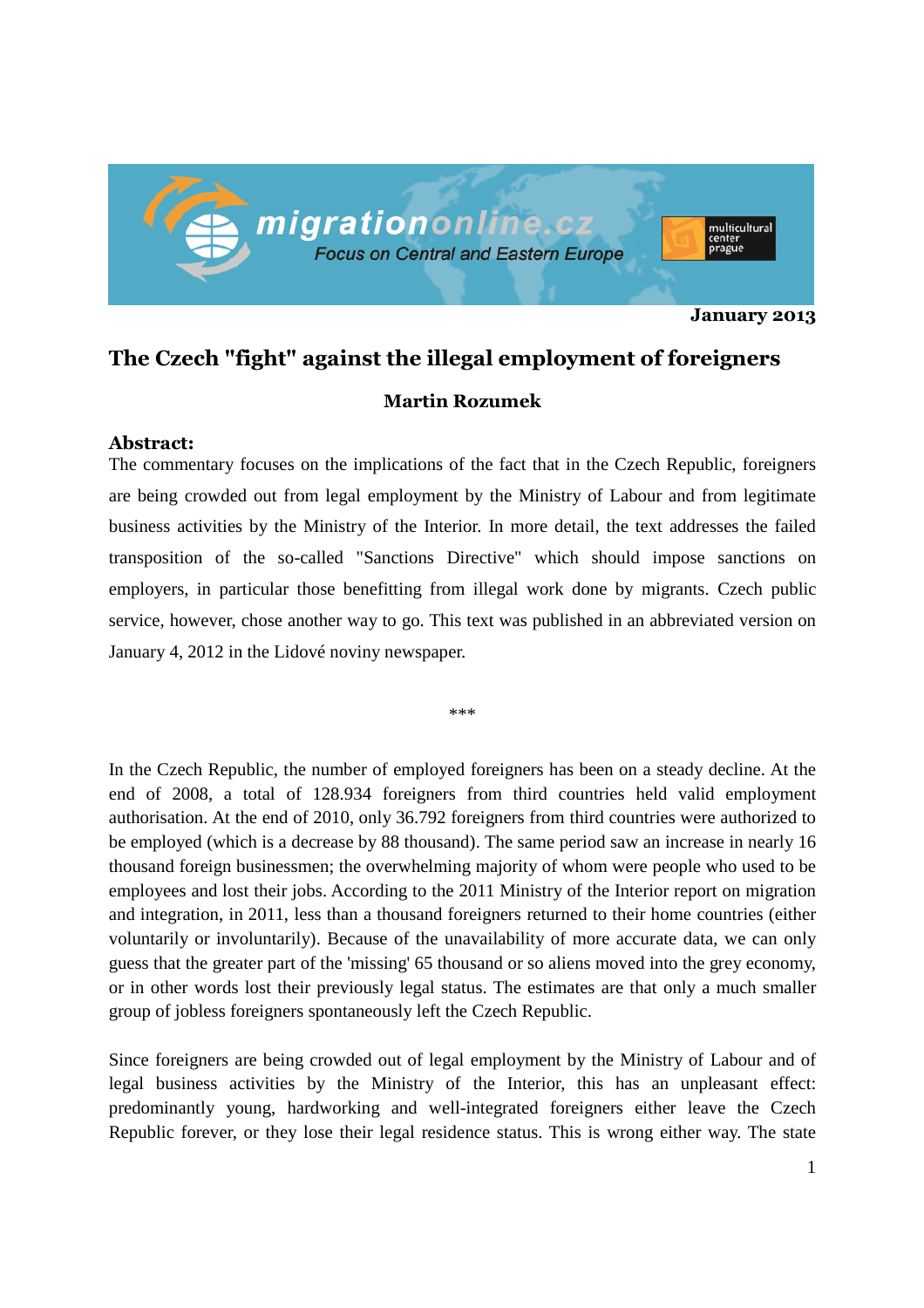budget fails to benefit from the foreigners' illegal work, and the risk rises that foreigners become involved in criminal activities. In turn, such a causation chain gives the policy makers a reason to impose further restrictions. Looking at the jobs that had been held by migrants, Czech citizens do not refill the vacancies; especially since the main "advantage" of employing foreigners from third countries has always been their total dependence on their employers (because of the legal provision that losing a job means losing the residence permit too) and the ensuing willingness to work under any conditions, overtime and for low wages.

The Ministry of Labour and Social Affairs has repeatedly pronounced the fight against illegal employment as its priority. In addition to the disputed campaign against the so-called "švarcsystém" (meaning mostly that the worker acquires a business certificate and becomes a "businessman" but continues to work for his former employer), which is widespread also among foreigners, the Czech authorities' interpretation of the term "illegal work" is remarkably broad: it may be anything from receiving help from relatives, so widespread among the Vietnamese, to being sent on a business trip. All this is now classified as illegal employment.

The slightly absurd "Czech fight" against illegal employment of foreigners has, however, been applied also in the transposition of the so-called "Sanctions Directive"<sup>1</sup>. The objective of this EU Directive is to primarily sanction not the illegally employed foreigners, but in particular the employers benefitting from the foreigners' illegal work. This, apparently, is not exactly the direction in which our state administration wants to go. The Sanctions Directive was transposed into the Czech law in particular by an amendment to the employment law, which came into effect at the beginning of January 2012.

Unlike Germany or Austria, the sanctions imposed on employers as addressed in this Directive only apply to the situations when there is a foreigner in the Czech Republic working without a residence permit. They do not apply when a foreigner works illegally but still has a valid visa. And this makes a huge difference; a difference of tens of thousands of people.

Sanctions against employers have been made much stricter, but the administrative proceedings leading up to the imposition of the fine are so long and complex, and the minimum limit to the fine for illegal employment is so high – and for small businesses leading to liquidation (250 thousand Czech crowns, ab. 10 thousand EUR) – that the companies have to file an appeal against the fine and consequently refer to the court, where they often succeed. The Sanctions Directive provides the option to make the main contractor of a building project, or any other activity, responsible for the illegal employment of workers. However, in the Czech Republic, such an option has been thoroughly avoided and the sanctions apply only to the subsubcontractors – if they directly employ foreigners without a residence permit. Such a regulation

l,

<sup>&</sup>lt;sup>1</sup> Directive 2009/52/EC of the European Parliament and of the Council of 18 June 2009: Providing for minimum standards on sanctions and measures against employers of illegally staying third-country nationals.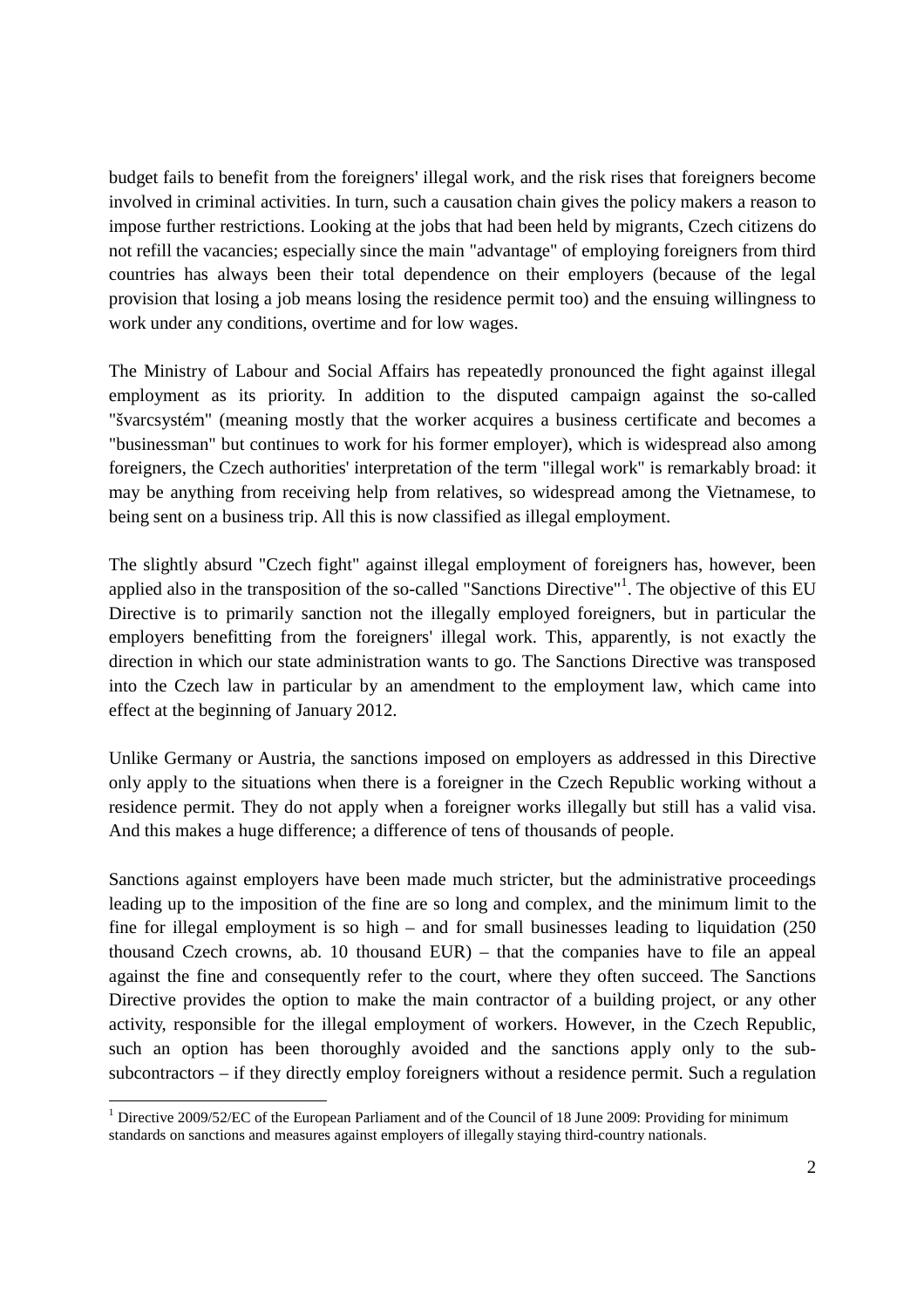would first require a legally effective termination of the proceedings regarding the fine for the direct employer (subcontractor) and subsequent proceedings with the main contractor. In Czech practice, such a situation is almost impossible.

Above that, the Directive foresees the possibility of granting residence permits to foreigners involved in administrative proceedings against their employers or the main contractors and demanding their outstanding wages, which has not been reflected in the Czech law. According to the Directive, the foreigners should have an administrative authority at their disposal assisting them in recovering their entitlements from their employers. Czech legislators, however, did not include such a provision. A third party – a trade union organization or civic association of some kind – has the right to represent foreigners in such proceedings, but in the Czech transposition, only at its own expense. And, finally, a potentially very effective measure against an employer or the main contractor: preventing access to public procurement procedures and any aid including the access to the EU funds. In the Czech law, this "smartly" applies to the holders of business licences – small tradesmen – only even though the Czech criminal code newly comprises the criminal offense required by the Directive: unauthorised employment of foreigners. The Czech law includes a completely vague formulation regarding unauthorised employment of foreigners "in a greater extent".

The result is simple: the manhunt for illegally employed and/or illegally residing foreigners continues all over the Czech Republic; media stigmatization of foreigners as chronic law violators does not cease either. Not even one foreigner has been issued a residence permit to make the claims mentioned in the Directive, not one employer has been convicted of the criminal offense of illegal employment, nor has even one administrative proceeding been launched regarding the liabilities of the main contractor. Although we register a number of Foreign Police decisions on the expulsion of foreigners because of illegal employment (216 such cases in 2011), thus having clear evidence of this deed, administrative and criminal proceedings with the employers of these foreigners is usually not even launched. Information on the financial costs connected to such "efficient" control actions against foreigners, of course, cannot be found in the report of the Ministry of the Interior or in the information provided by the Ministry of Labour and Social Affairs.

What could bring change is a more efficient use of the Sanctions Directive - especially if more groups of foreigners would be protected against illegal employment and if there was an easier way to exclude the main contractor / the employer from access to public procurement procedures and any aid including the access to the EU funds. Unfortunately, even today, it still holds true that in the Czech Republic, without the money from the European Union you do not get even a bench in a park. What would help regarding sanctions for dishonest employers: A significant strengthening of the rights of those foreigners who muster the courage to stand up against such employers and much more support for organizations assisting them in doing so. The main